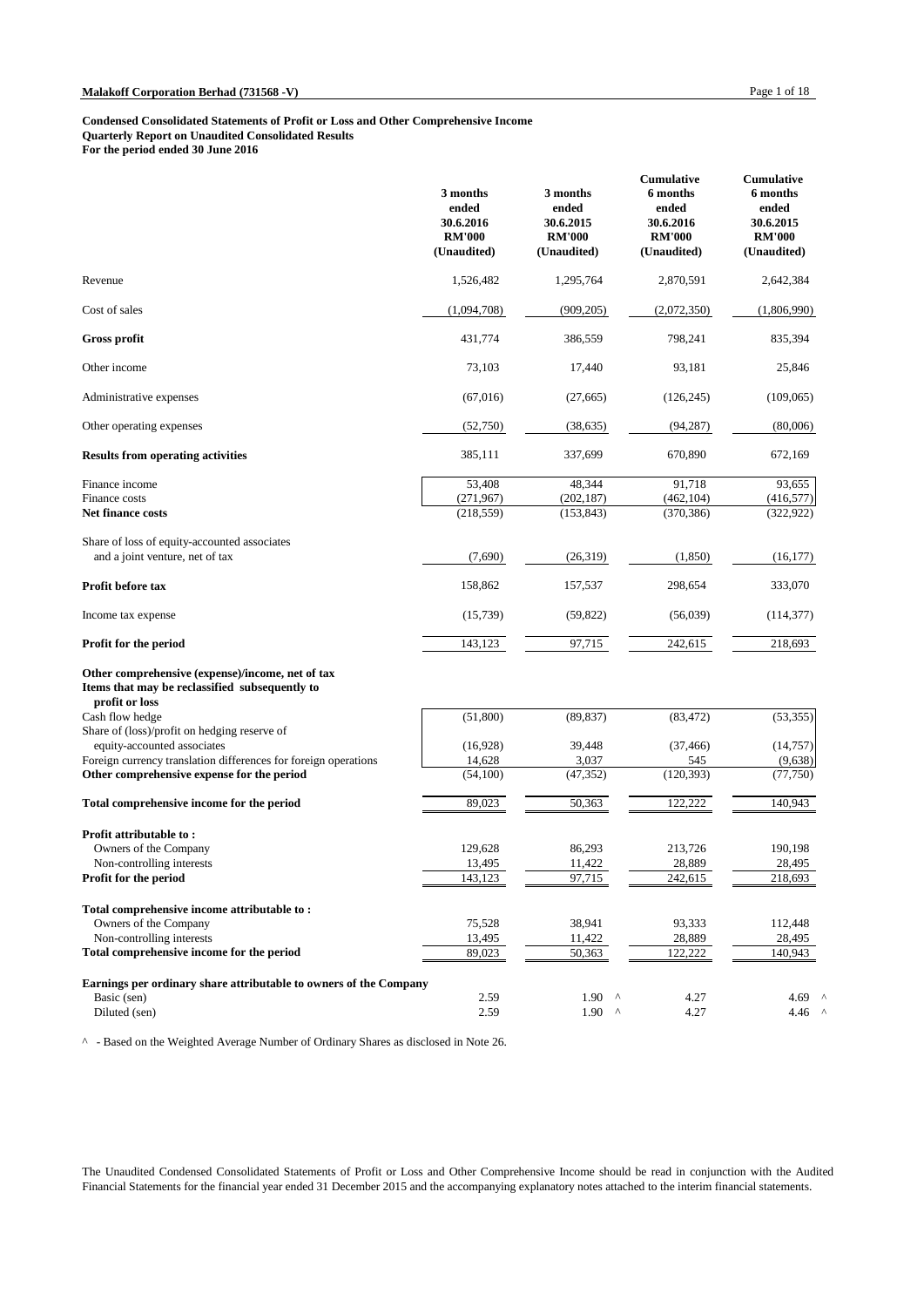**As at 30 June 2016**

|                                                                                    | As at<br>30.6.2016<br><b>RM'000</b><br>(Unaudited) | As at<br>31.12.2015<br><b>RM'000</b><br>(Audited) |
|------------------------------------------------------------------------------------|----------------------------------------------------|---------------------------------------------------|
| <b>Non-current assets</b>                                                          |                                                    |                                                   |
| Property, plant and equipment                                                      | 15,049,580                                         | 15,059,639                                        |
| Intangible assets                                                                  | 3,962,163                                          | 4,206,253                                         |
| Prepaid lease payments                                                             | 70,646                                             | 69,852                                            |
| Investment in associates                                                           | 1,100,154                                          | 1,179,323                                         |
| Investment in an equity accounted joint venture                                    | 46,468                                             | 55,440                                            |
| Finance lease receivables                                                          | 2,099,388                                          | 2,197,169                                         |
| Derivative financial assets                                                        | 365,391                                            | 509,010                                           |
| Other receivables                                                                  | 97,177                                             | 102,615                                           |
| Deferred tax assets                                                                | 851,241                                            | 817,933                                           |
| <b>Total non-current assets</b>                                                    | 23,642,208                                         | 24, 197, 234                                      |
| <b>Current assets</b>                                                              |                                                    |                                                   |
| Trade and other receivables                                                        | 2,179,451                                          | 1,882,638                                         |
| Inventories                                                                        | 672,339                                            | 575,094                                           |
| Current tax assets                                                                 | 223,719                                            | 235,039                                           |
| Other investments                                                                  | 1,009,349                                          | 629,241                                           |
| Cash and cash equivalents                                                          | 2,690,411                                          | 2,853,346                                         |
| <b>Total current assets</b>                                                        | 6,775,269                                          | 6,175,358                                         |
| <b>Total assets</b>                                                                | 30,417,477                                         | 30,372,592                                        |
| <b>Equity</b>                                                                      |                                                    |                                                   |
| Share capital                                                                      | 500,000                                            | 500,000                                           |
| Share premium                                                                      | 5,192,215                                          | 5,192,215                                         |
| Reserves                                                                           | (82,770)                                           | 37,623                                            |
| Retained profits                                                                   | 187,438                                            | 73,712                                            |
| Equity attributable to owners of the Company                                       | 5,796,883                                          | 5,803,550                                         |
| Non-controlling interests                                                          | 233,893                                            | 215,004                                           |
| <b>Total equity</b>                                                                | 6,030,776                                          | 6,018,554                                         |
| <b>Non-current liabilities</b>                                                     |                                                    |                                                   |
| Loan and borrowings                                                                | 15,812,786                                         | 16,624,567                                        |
| Employee benefits                                                                  | 87,802                                             | 84,898                                            |
| Provision for decommissioning cost                                                 | 83,149                                             | 68,058                                            |
| Deferred income                                                                    | 3,067,722                                          | 2,968,256                                         |
| Derivative financial liabilities                                                   | 152,373                                            | 152,497                                           |
| Deferred tax liabilities                                                           | 2,654,315                                          | 2,726,034                                         |
| <b>Total non-current liabilities</b>                                               | 21,858,147                                         | 22,624,310                                        |
| <b>Current liabilities</b>                                                         |                                                    |                                                   |
| Trade and other payables                                                           | 823,186                                            | 824,322                                           |
| Current tax liabilities                                                            | 47,520                                             | 12,134                                            |
| Loans and borrowings                                                               | 1,492,433                                          | 723,041                                           |
| Derivative financial liabilities                                                   | 19,090                                             | 29,124                                            |
| Deferred income                                                                    | 146,325                                            | 141,107                                           |
| <b>Total current liabilities</b>                                                   | 2,528,554                                          | 1,729,728                                         |
| <b>Total liabilities</b>                                                           | 24,386,701                                         | 24,354,038                                        |
| <b>Total equity and liabilities</b>                                                | 30,417,477                                         | 30,372,592                                        |
| Net assets per share attributable to<br>ordinary equity holders of the parent (RM) | 1.16                                               | 1.16                                              |

The Unaudited Condensed Consolidated Statements of Financial Position should be read in conjunction with the Audited Financial Statements for the financial year ended 31 December 2015 and the accompanying explanatory notes attached to the interim financial statements.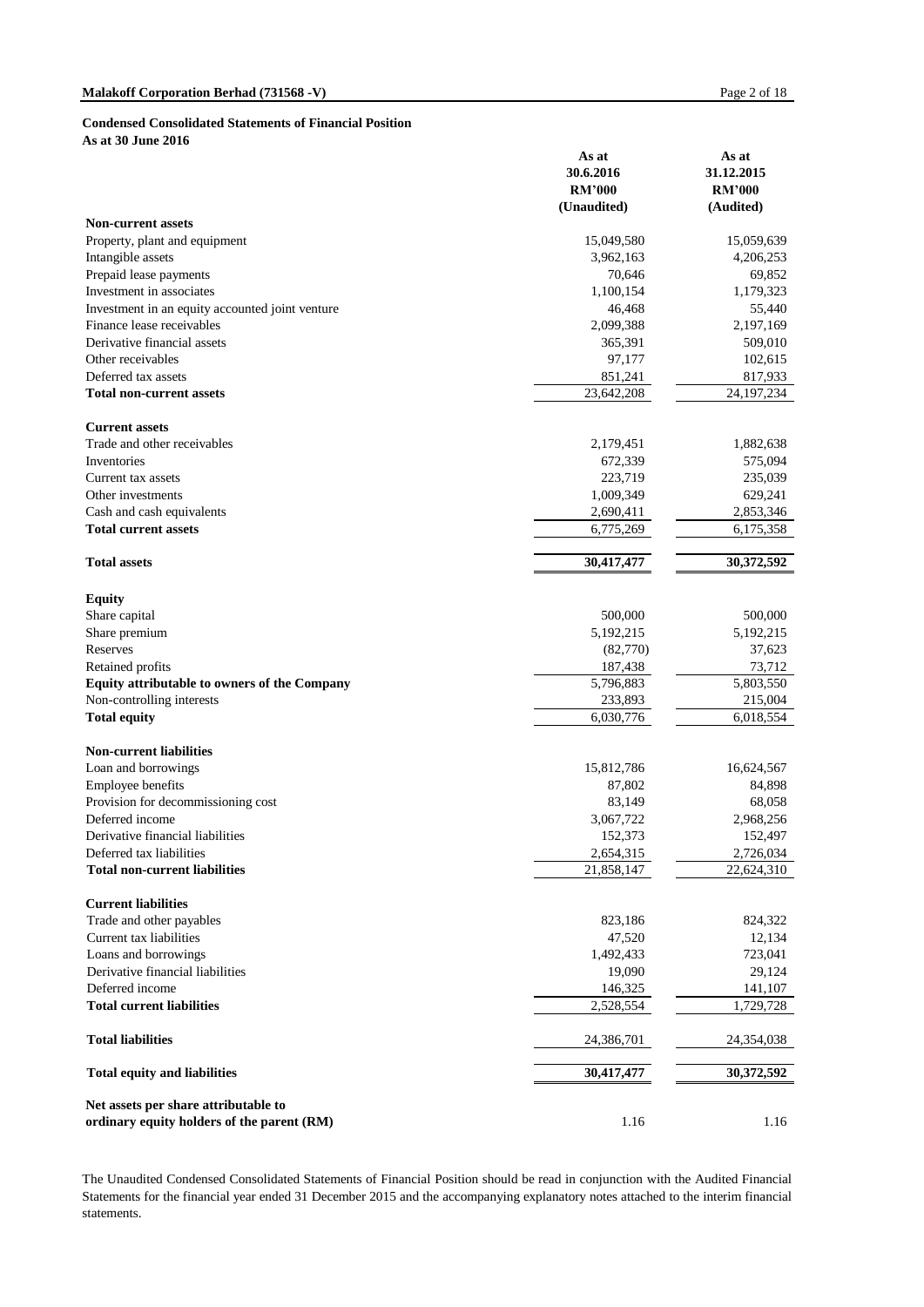#### **Malakoff Corporation Berhad (731568 -V)** Page 3 of 18

#### **Condensed Consolidated Statement of Changes in Equity For the period ended 30 June 2016**

|                                                                                                            | Share capital             |                             | Share premium             | --- Non distributable ---------------------- |                                        | <b>Reserves</b>                     |                          | <b>Distributable</b>                                                  |                               |                                               |                                         |
|------------------------------------------------------------------------------------------------------------|---------------------------|-----------------------------|---------------------------|----------------------------------------------|----------------------------------------|-------------------------------------|--------------------------|-----------------------------------------------------------------------|-------------------------------|-----------------------------------------------|-----------------------------------------|
|                                                                                                            | Ordinary<br><b>RM'000</b> | Preference<br><b>RM'000</b> | Ordinary<br><b>RM'000</b> | Preference<br><b>RM'000</b>                  | Capital<br>Redemption<br><b>RM'000</b> | <b>Translation</b><br><b>RM'000</b> | Hedging<br><b>RM'000</b> | <b>Retained Profits /</b><br>(Accumulated<br>Losses)<br><b>RM'000</b> | <b>Total</b><br><b>RM'000</b> | Non-controlling<br>interests<br><b>RM'000</b> | <b>Total</b><br>Equity<br><b>RM'000</b> |
| At 1 January 2016                                                                                          | 500,000                   |                             | 5,192,215                 |                                              | 840                                    | 17,105                              | 19,678                   | 73,712                                                                | 5,803,550                     | 215,004                                       | 6,018,554                               |
| Foreign currency translation<br>differences for foreign operations<br>Cash flow hedge                      |                           |                             |                           |                                              |                                        | 545<br>×.                           | (83, 472)                |                                                                       | 545<br>(83, 472)              |                                               | 545<br>(83, 472)                        |
| Share of loss on hedging reserves attributable to associates<br>Other comprehensive expense for the period |                           |                             |                           |                                              |                                        | 545                                 | (37, 466)<br>(120, 938)  | $\sim$                                                                | (37, 466)<br>(120, 393)       | ÷                                             | (37, 466)<br>(120, 393)                 |
| Profit for the period<br>Comprehensive (expense)/income for the period                                     |                           |                             |                           |                                              |                                        | 545                                 | ä,<br>(120, 938)         | 213,726<br>213,726                                                    | 213,726<br>93,333             | 28,889<br>28,889                              | 242,615<br>122,222                      |
| Dividends to owners of the Company                                                                         | ÷,                        |                             |                           |                                              |                                        |                                     | $\sim$                   | (100,000)                                                             | (100,000)                     | $\sim$                                        | (100,000)                               |
| Dividends to non-controlling interests<br>Total distribution to owners                                     | ä,                        |                             |                           |                                              |                                        |                                     | ä,                       | (100,000)                                                             | (100,000)                     | (10,000)<br>(10,000)                          | (10,000)<br>(110,000)                   |
| At 30 June 2016                                                                                            | 500,000                   | $\sim$                      | 5,192,215                 | $\sim$                                       | 840                                    | 17,650                              | (101, 260)               | 187,438                                                               | 5,796,883                     | 233,893                                       | 6,030,776                               |
| At 1 January 2015                                                                                          | 351,344                   | 4,179                       | 3,162,096                 | 413,741                                      | 840                                    | (14, 944)                           | 75,378                   | (28,985)                                                              | 3,963,649                     | 212,967                                       | 4,176,616                               |
| Foreign currency translation<br>differences for foreign operations                                         |                           |                             |                           |                                              |                                        | (9,638)                             |                          |                                                                       | (9,638)                       | ٠                                             | (9,638)                                 |
| Cash flow hedge<br>Share of loss on hedging reserves attributable to associates                            |                           |                             |                           |                                              |                                        | $\sim$<br>$\overline{\phantom{a}}$  | (53, 355)<br>(14, 757)   | $\sim$                                                                | (53, 355)<br>(14, 757)        | $\sim$                                        | (53, 355)<br>(14, 757)                  |
| Other comprehensive expense for the period<br>Profit for the period                                        | ä,<br>$\sim$              |                             |                           |                                              | $\sim$                                 | (9,638)<br>$\sim$                   | (68, 112)<br>$\sim$      | $\sim$<br>190,198                                                     | (77, 750)<br>190,198          | $\sim$<br>28,495                              | (77, 750)<br>218,693                    |
| Comprehensive (expense)/income for the period                                                              | ä,                        |                             | $\sim$                    |                                              | ×                                      | (9,638)                             | (68, 112)                | 190,198                                                               | 112,448                       | 28,495                                        | 140,943                                 |
| Issuance of shares pursuant to:<br>- Preference shares issue                                               | ÷,                        | 37,613                      | $\sim$                    | (37,613)                                     |                                        |                                     |                          |                                                                       |                               |                                               |                                         |
| - Preference shares conversion<br>- Bonus issue                                                            | 41,792<br>6,864           | (41,792)<br>×               | 376,128<br>(6,864)        | (376, 128)<br>$\sim$                         |                                        |                                     |                          |                                                                       |                               |                                               |                                         |
| - Ordinary shares issue<br>- Share issue expenses                                                          | 100,000<br>$\sim$         | ٠<br>$\sim$                 | 1,700,000<br>(32, 648)    |                                              |                                        |                                     |                          |                                                                       | 1,800,000<br>(32, 648)        | $\sim$                                        | 1,800,000<br>(32, 648)                  |
| Dividends to owners of the Company<br>Dividends to non-controlling interests                               | $\sim$                    | ÷.                          | $\sim$                    | $\sim$                                       | $\sim$                                 | ×.                                  | ×.                       | (100,000)                                                             | (100,000)                     | $\sim$<br>(20,000)                            | (100,000)<br>(20,000)                   |
| Total distribution to owners                                                                               | 148,656                   | (4,179)                     | 2,036,616                 | (413,741)                                    | $\sim$                                 | ×.                                  | ä,                       | (100,000)                                                             | 1,667,352                     | (20,000)                                      | 1,647,352                               |
| At 30 June 2015                                                                                            | 500,000                   | $\sim$                      | 5,198,712                 | $\sim$                                       | 840                                    | (24, 582)                           | 7,266                    | 61,213                                                                | 5,743,449                     | 221,462                                       | 5,964,911                               |

statements. The Unaudited Condensed Consolidated Statements of Changes in Equity should be read in conjunction with the Audited Financial Statements for the financial year ended 31 December 2015 and the accompanying explanatory notes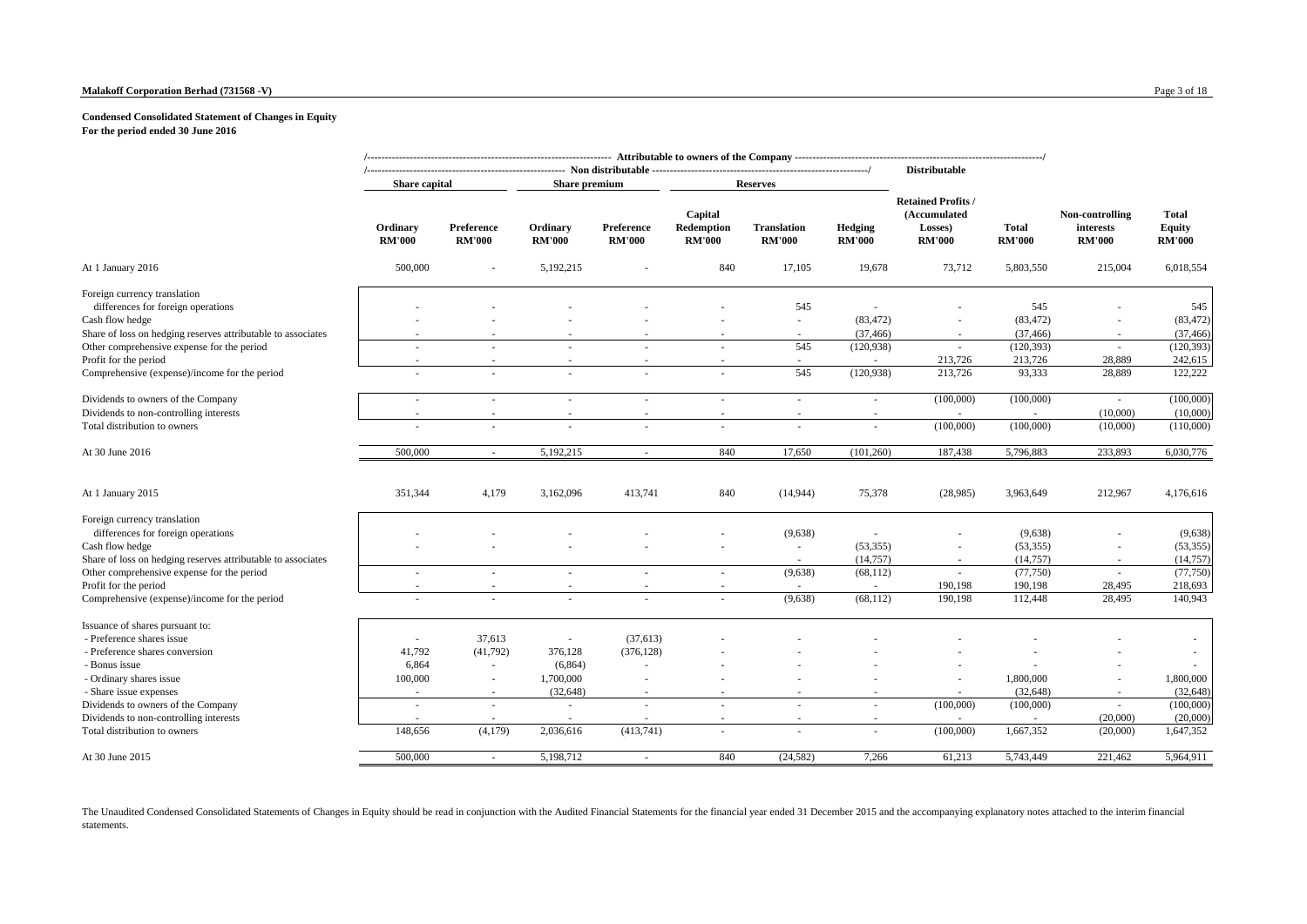|                                                                              | 6 months<br>ended<br>30.6.2016 | 6 months<br>ended<br>30.6.2015<br><b>RM'000</b> |  |
|------------------------------------------------------------------------------|--------------------------------|-------------------------------------------------|--|
|                                                                              | <b>RM'000</b>                  |                                                 |  |
|                                                                              | (Unaudited)                    | (Unaudited)                                     |  |
| Cash flows from operating activities                                         |                                |                                                 |  |
| <b>Profit before tax</b>                                                     | 298.654                        | 333,070                                         |  |
| <b>Adjustments for:</b>                                                      |                                |                                                 |  |
| Non cash-item                                                                | 667,504                        | 608,730                                         |  |
| Finance costs                                                                | 462,104                        | 416,577                                         |  |
| Finance income                                                               | (91, 718)                      | (93, 655)                                       |  |
| Share of loss of equity-accounted associates and a joint venture, net of tax | 1,850                          | 16,177                                          |  |
|                                                                              | 1,338,394                      | 1,280,899                                       |  |
| Changes in:                                                                  |                                |                                                 |  |
| Net change in current assets                                                 | (266, 404)                     | (667, 367)                                      |  |
| Net change in current liabilities                                            | (72, 313)                      | 116,548                                         |  |
| Net change in non-current liabilities                                        | 119,775<br>1,119,452           | 85,297<br>815,377                               |  |
| Cash generated from operations                                               |                                |                                                 |  |
| Income taxes paid                                                            | (108, 575)                     | (116, 854)                                      |  |
| Net cash from operating activities                                           | 1,010,877                      | 698,523                                         |  |
| <b>Cash flows from investing activities</b>                                  |                                |                                                 |  |
| Acquisition of property, plant and equipment                                 | (395, 148)                     | (561, 984)                                      |  |
| Acquisition of prepaid lease payments                                        | (3,053)                        |                                                 |  |
| Dividend received from associates                                            | 15,976                         | 22.245                                          |  |
| (Increase)/decrease in other investments                                     | (380, 108)                     | 137,040                                         |  |
| Interest received                                                            | 67,218                         | 59,345                                          |  |
| Increase in investment in associates                                         |                                | (45, 852)                                       |  |
| Proceeds from redemption on unquoted loan stocks                             | 4,800                          | 7,600                                           |  |
| Redemption of unsecured loan stocks                                          |                                | (14, 747)                                       |  |
| Net cash used in investing activities                                        | (690,315)                      | (396, 353)                                      |  |
| <b>Cash flows from financing activities</b>                                  |                                |                                                 |  |
| Dividends paid to the owners of the Company                                  | (100,000)                      | (100,000)                                       |  |
| Dividends paid to non-controlling interests                                  | (10,000)                       | (20,000)                                        |  |
| Interest paid                                                                | (460, 289)                     | (495, 793)                                      |  |
| Issue of shares                                                              |                                | 1,800,000                                       |  |
| Payment of listing expenses                                                  |                                | (32, 648)                                       |  |
| Proceeds from borrowings                                                     | 608,469                        | 583,967                                         |  |
| Repayment of borrowings                                                      | (521, 677)                     | (1,951,151)                                     |  |
| Net cash used in financing activities                                        | (483, 497)                     | (215, 625)                                      |  |
|                                                                              |                                |                                                 |  |
| Net (decrease)/increase in cash and cash equivalents                         | (162, 935)                     | 86,545                                          |  |
| Cash and cash equivalents at beginning of the period                         | 2,853,346                      | 3,574,900                                       |  |
| Cash and cash equivalents at end of the period                               | 2,690,411                      | 3,661,445                                       |  |
| Cash and cash equivalents comprise :                                         |                                |                                                 |  |
| Deposits with licensed banks and other licensed corporations                 | 2,361,989                      | 3,115,588                                       |  |
| Cash and bank balances                                                       | 328,422                        | 545,857                                         |  |
|                                                                              | 2,690,411                      | 3,661,445                                       |  |

The Unaudited Condensed Consolidated Statements of Cash Flows should be read in conjunction with the Audited Financial Statements for the financial year ended 31 December 2015 and the accompanying explanatory notes attached to the interim financial statements.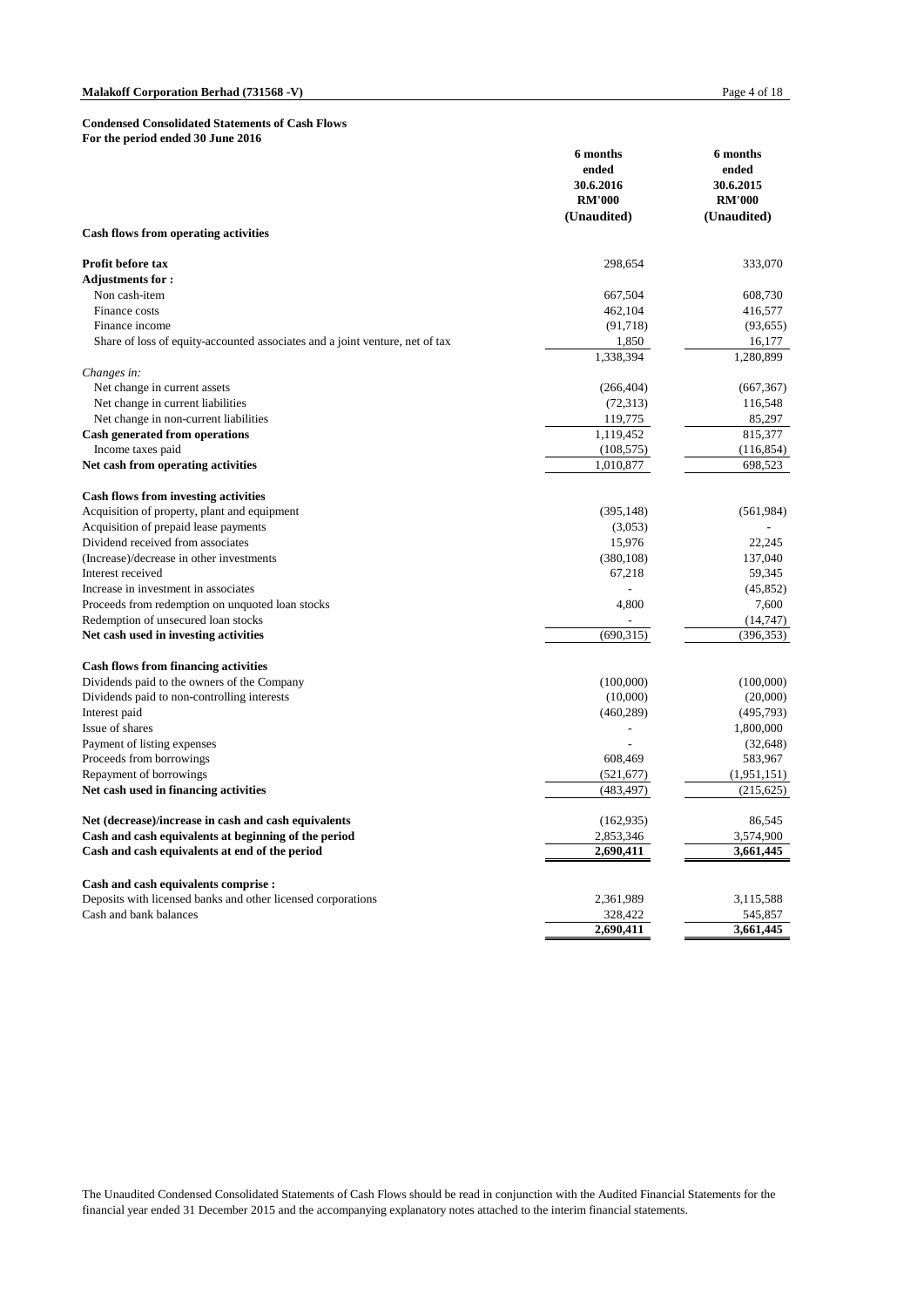### **Notes to the interim financial statements**

### **1. Basis of preparation**

The interim financial statements are unaudited and have been prepared in accordance with Malaysian Financial Reporting Standards ("MFRSs") 134, Interim Financial Reporting and Appendix 9B (Part A) of the Listing Requirements of Bursa Malaysia Securities Berhad. The interim financial statements should be read in conjunction with the Group's annual audited financial statements for the financial year ended 31 December 2015 and the accompanying explanatory notes attached to the interim financial statements.

The audited financial statements of the Group for the financial year ended 31 December 2015 was prepared in accordance with MFRSs, International Financial Reporting Standards and the requirements of the Companies Act, 1965 in Malaysia.

The significant accounting policies adopted in these interim financial statements are consistent with those adopted in the annual audited financial statements for the financial year ended 31 December 2015, except the Group adopted the following MFRSs, Interpretations and Amendments to MFRSs effective for annual periods beginning on or after 1 January 2016 as follows:

- Amendments to MFRS 5, *Non-current Assets Held for Sale and Discontinued Operations (Annual Improvements 2012-2014 Cycle)*
- Amendments to MFRS 7, *Financial Instruments: Disclosures (Annual Improvements 2012- 2014 Cycle)*
- Amendments to MFRS 10, *Consolidated Financial Statements*, MFRS 12, *Disclosure of Interests in Other Entities* and MFRS 128, *Investments in Associates and Joint Ventures – Investment Entities: Applying the Consolidation Exception*
- Amendments to MFRS 101, *Presentation of Financial Statements Disclosure Initiative*
- Amendments to MFRS 116, *Property, Plant and Equipment* and MFRS 138, *Intangible Assets – Clarification of Acceptable Methods of Depreciation and Amortisation*
- Amendments to MFRS 116, *Property, Plant and Equipment*
- Amendments to MFRS 119, *Employee Benefits (Annual Improvements 2012-2014 Cycle)*
- Amendments to MFRS 127, *Separate Financial Statements Equity Method in Separate Financial Statements*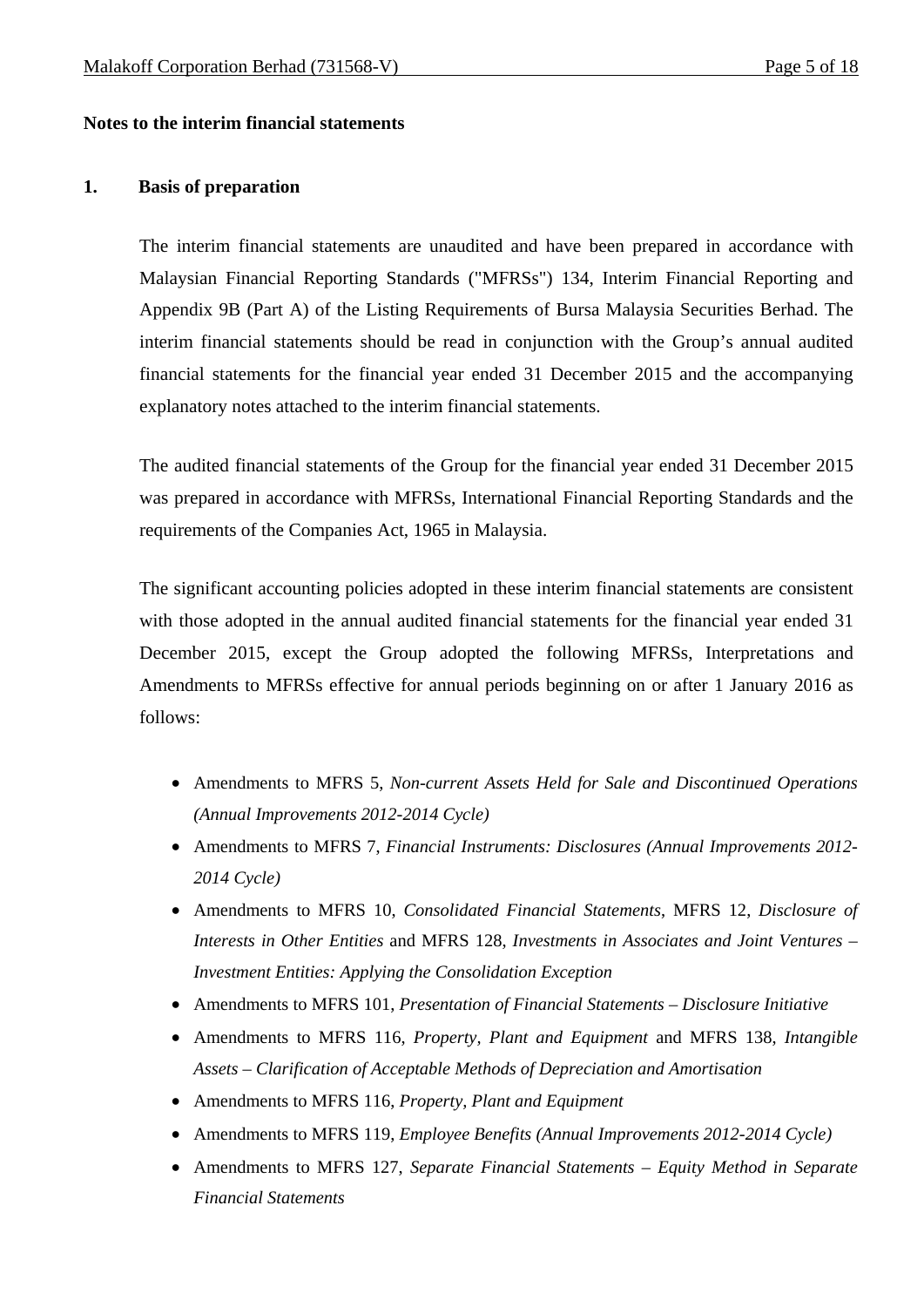Amendments to MFRS 134, *Interim Financial Reporting (Annual Improvements 2012-2014 Cycle)*

The adoption of the above did not have any material impact on the financial statements of the Group.

## **2. Audit qualification**

The report of the auditors on the Group's financial statements for the financial year ended 31 December 2015 was not subject to any qualification.

## **3. Seasonal or cyclical factors**

The Group's operations have not been affected by seasonal or cyclical factors.

## **4. Unusual items**

There was no unusual item affecting assets, liabilities, equity, net income or cash flows during the current quarter under review because of its nature, size and incidence.

## **5. Changes in estimates**

 There was no material change in financial estimates that could materially affect the current interim results.

## **6. Debt and equity securities**

There was no issuance, cancellation, repurchase, resale and repayment of debt and equity securities during the current quarter.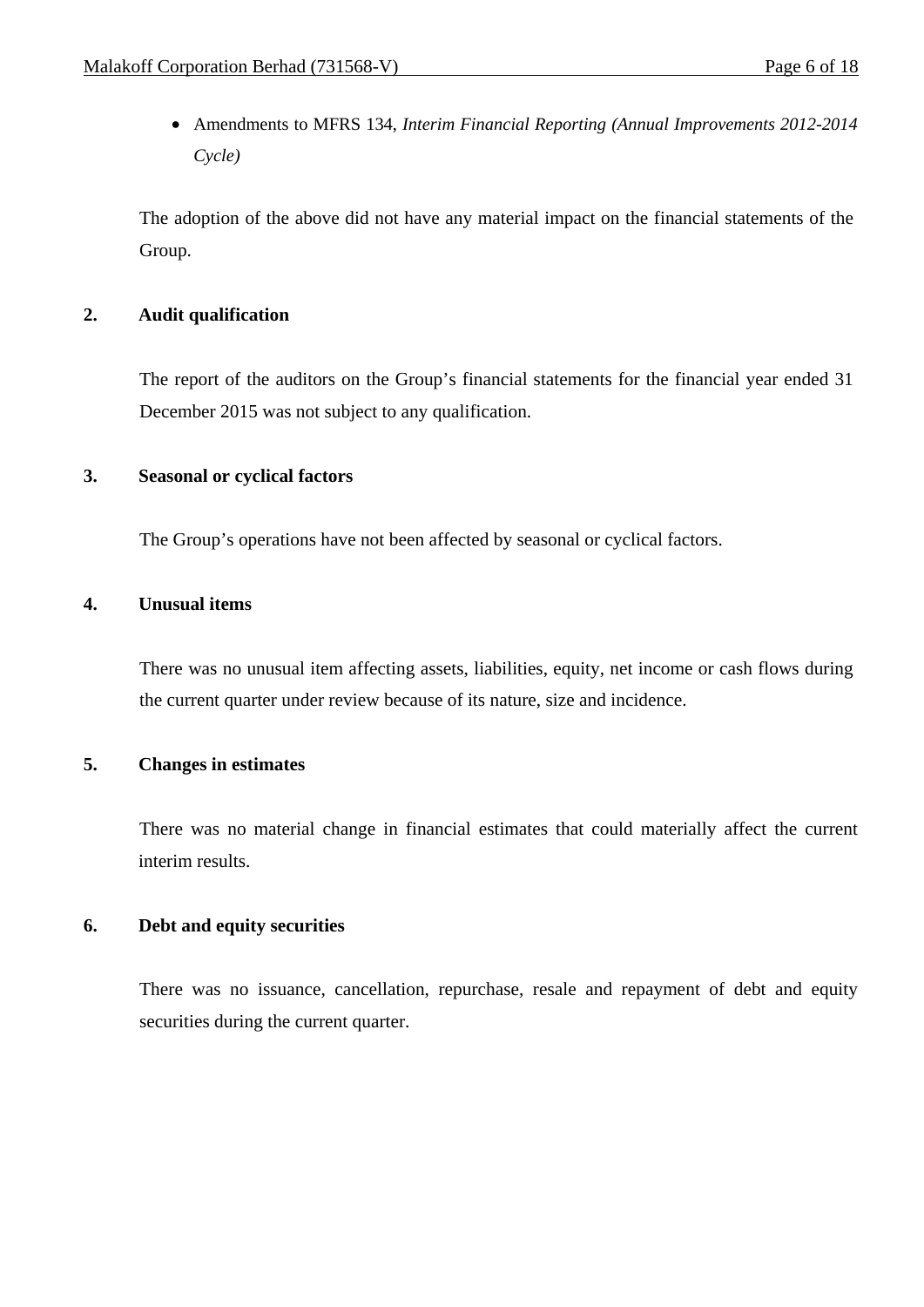# **7. Dividend paid**

Since the end of the previous financial year, the Company paid a final single-tier dividend of approximately 2 sen per ordinary share on 5,000,000,000 ordinary shares of RM0.10 each totalling RM100,000,000 in respect of the financial year ended 31 December 2015 on 27 May 2016.

## **8. Segment Reporting**

The Group's segmental reporting for the financial period ended 30 June 2016 is as follows:

|                                                                                                           | Asset<br>Management<br>RM mil | Operation &<br>Maintenance<br>RM mil | Interco<br>Elimination<br>RM mil | Total<br>RM mil          |
|-----------------------------------------------------------------------------------------------------------|-------------------------------|--------------------------------------|----------------------------------|--------------------------|
| <b>Business segments</b>                                                                                  |                               |                                      |                                  |                          |
| Revenue from external                                                                                     |                               |                                      |                                  |                          |
| customers                                                                                                 | 2,853.2                       | 17.4                                 |                                  | 2,870.6                  |
| Inter-segment revenue                                                                                     | 275.0                         | 530.9                                | (805.9)                          |                          |
| <b>Total segment revenue</b>                                                                              | 3,128.2                       | 548.3                                | (805.9)                          | 2,870.6                  |
| <b>Results from operating</b><br>activities<br>Finance income<br>Finance costs                            | 1,002.8                       | 54.3                                 | (386.2)                          | 670.9<br>91.7<br>(462.1) |
| Share of loss of equity-<br>accounted associates and a<br>joint venture, net of tax<br>Income tax expense |                               |                                      |                                  | (1.9)<br>(56.0)          |
| <b>Profit for the period</b>                                                                              |                               |                                      |                                  | 242.6                    |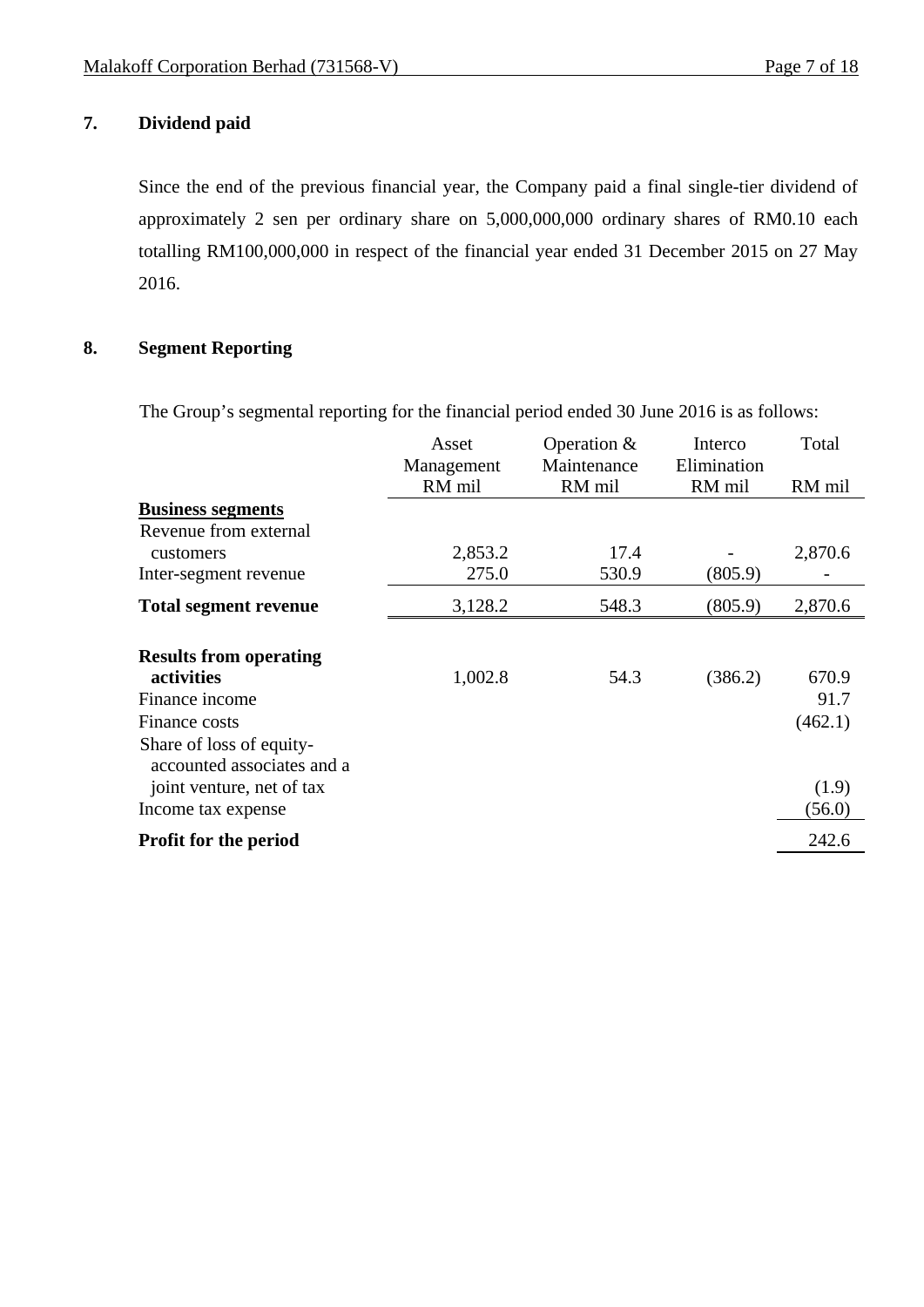|                                                          | Asset      | Operation $&$ | Interco     | Total   |
|----------------------------------------------------------|------------|---------------|-------------|---------|
|                                                          | Management | Maintenance   | Elimination |         |
|                                                          | RM mil     | RM mil        | RM mil      | RM mil  |
| <b>Business segments</b>                                 |            |               |             |         |
| Revenue from external                                    |            |               |             |         |
| customers                                                | 2,625.9    | 16.5          |             | 2,642.4 |
| Inter-segment revenue                                    | 171.3      | 481.8         | (653.1)     |         |
| <b>Total segment revenue</b>                             | 2,797.2    | 498.3         | (653.1)     | 2,642.4 |
| <b>Results from operating</b>                            |            |               |             |         |
| activities                                               | 857.2      | 144.6         | (329.6)     | 672.2   |
| Finance income                                           |            |               |             | 93.7    |
| Finance costs                                            |            |               |             | (416.6) |
| Share of profit of equity-<br>accounted associates and a |            |               |             |         |
| joint venture, net of tax                                |            |               |             | (16.2)  |
| Income tax expense                                       |            |               |             | (114.4) |
| <b>Profit for the year</b>                               |            |               |             | 218.7   |

 The Group's segmental reporting for the corresponding period ended 30 June 2015 is as follows:

### **9. Property, plant and equipment**

 There was no valuation of property, plant and equipment during the current quarter ended 30 June 2016 except for the amounts carried forward pertaining to certain Group's properties that had been revalued in the past.

## **10. Material events subsequent to the end of current interim period**

There was no material event subsequent to the end of the current quarter ended 30 June 2016.

## **11. Changes in composition of the Group**

There was no change in the composition of the Group during the current quarter ended 30 June 2016.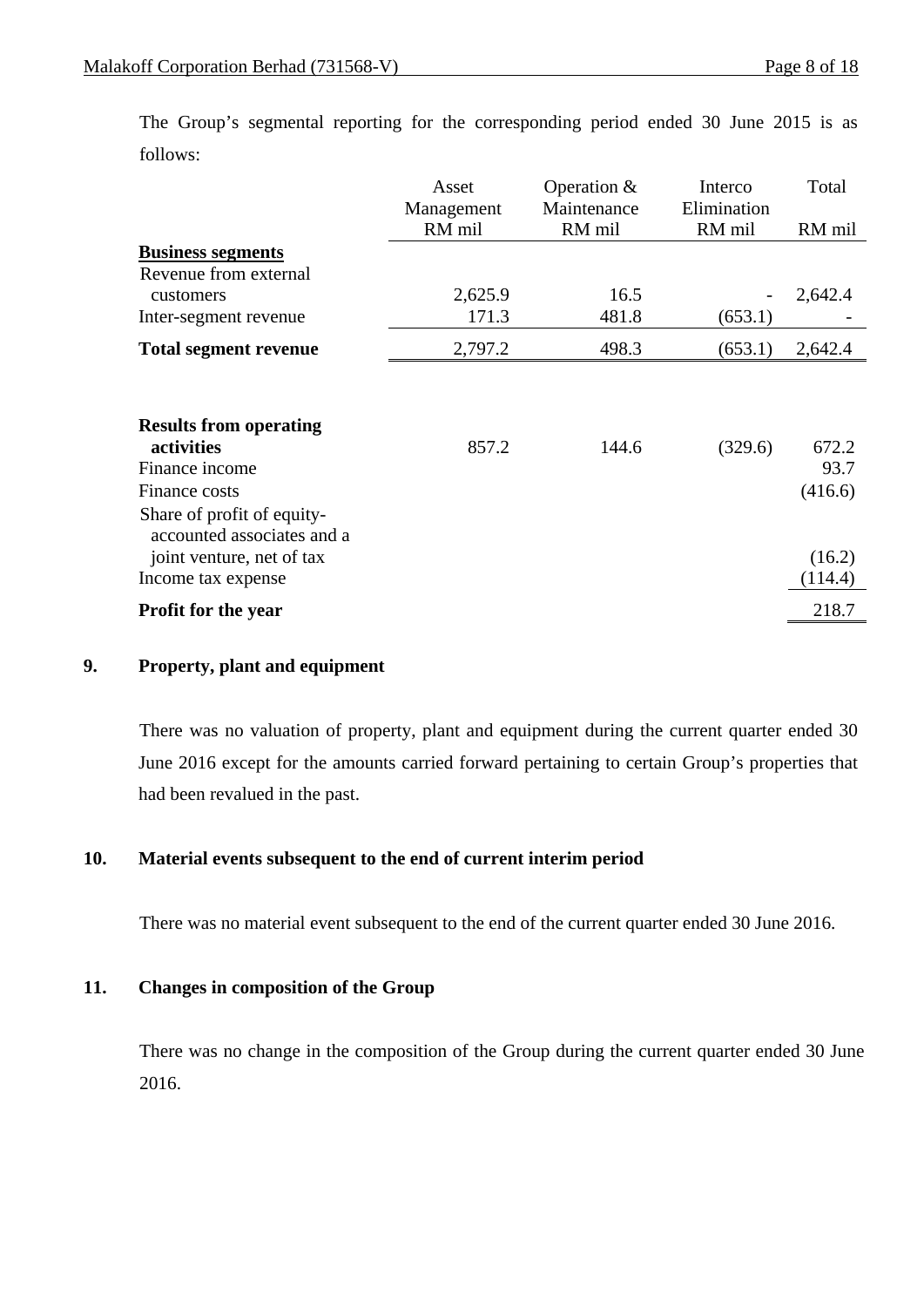## **12. Changes in contingent liabilities or contingent assets**

There was no change in contingent liabilities or contingent assets since the last audited financial statements for the financial year ended 31 December 2015 except for the following bank guarantees issued to third parties:

|                          | 30.06.16 | 31.12.15 |
|--------------------------|----------|----------|
|                          | RM'mil   | RM'mil   |
| Company and subsidiaries | 624.0    | 464.0    |

These guarantees mainly consist of guarantees for bid bonds, performance bonds and security deposits for projects.

## **13. Capital commitments**

 Capital commitments of the Group not provided for in the interim financial report are as follows:

|                                          | 30.06.16<br>RM'mil | 31.12.15<br>RM'mil |
|------------------------------------------|--------------------|--------------------|
| Property, plant and equipment:           |                    |                    |
| Authorised and contracted for            | 9.2                | 657.4              |
| Authorised but not contracted for        | 380.9              | 645.2              |
|                                          | 390.1              | 1,302.6            |
| 14.<br><b>Related party transactions</b> |                    |                    |
|                                          | 30.06.16<br>RM'mil | 30.06.15<br>RM'mil |
| Associated company:                      |                    |                    |
| Interest income on unsecured             |                    |                    |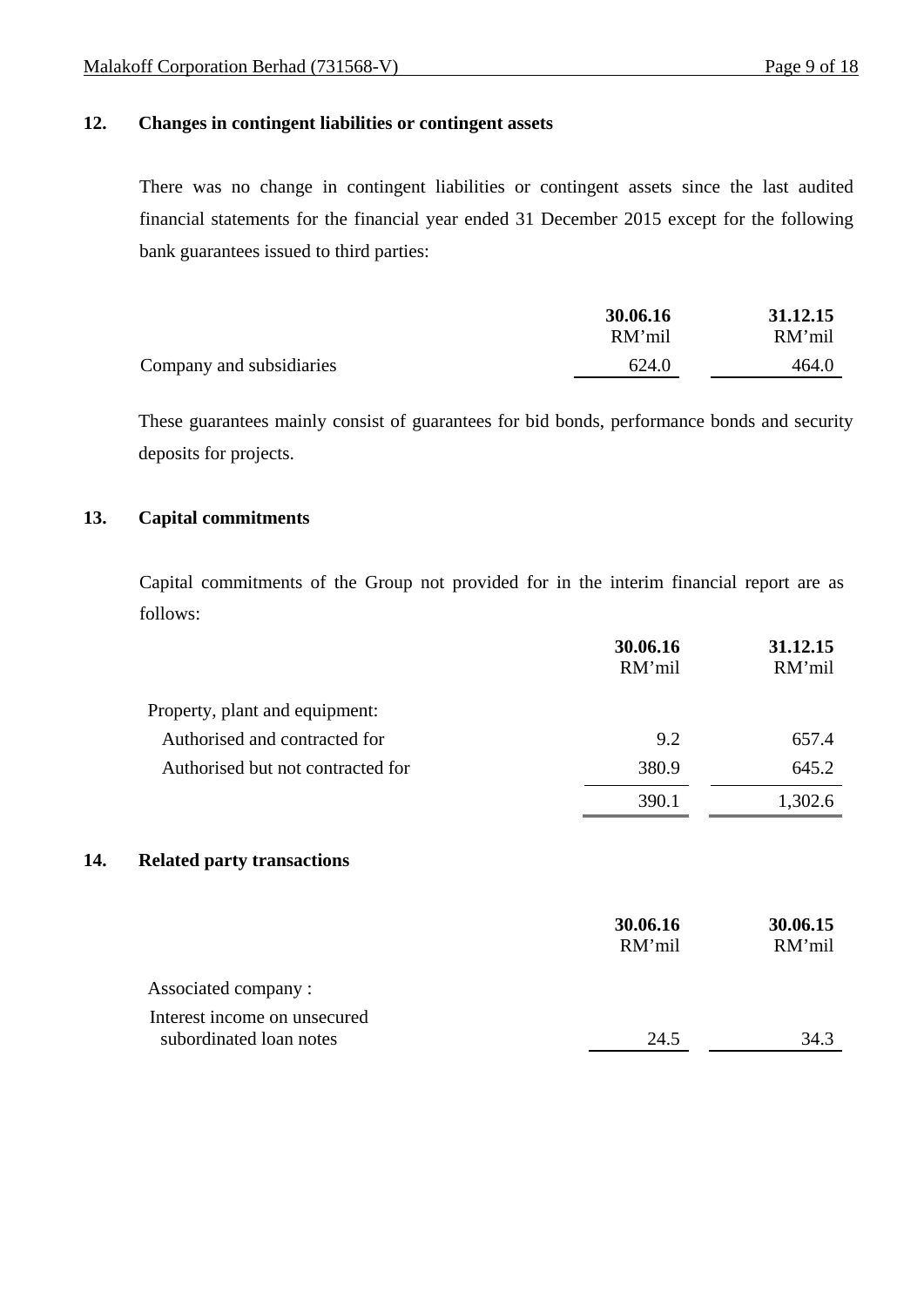## **Additional information required by the Bursa Securities Listing Requirements**

### **15. Review of performance**

## **Quarter 2, 2016 ("2Q16") vs Quarter 2, 2015 ("2Q15")**

The Group's revenue for 2Q16 was RM1,526.5 million, which was higher than RM1,295.8 million recorded in 2Q15.

This was mainly due to revenue contribution by Tanjung Bin Energy Sdn. Bhd. pursuant to the commencement of its operation on 21 March 2016.

The Group's profit before tax for 2Q16 was RM158.9 million, which was higher than RM157.5 million recorded in 2Q15.

This was mainly due to the insurance claim on rotor replacement and lower losses from our associates, offset by higher maintenance costs.

## **Year-to-date, 2016 ("YTD16") vs Year-to-date, 2015 ("YTD15")**

The Group's revenue for YTD16 was RM2,870.6 million which was higher as compared to RM2,642.4 million in YTD15.

This was mainly due to the commencement of operation of Tanjung Bin Energy Sdn. Bhd. on 21 March 2016.

The Group's profit before tax ("PBT") for YTD16 was RM298.7 million, which was 10% lower than RM333.1 million recorded in YTD15.

This was mainly due to lower contribution from Port Dickson Power Berhad and higher maintenance costs, offset by insurance claim on rotor replacement, lower losses from our associates and also lower finance costs following the redemption of the unrated Junior Sukuk Musharakah.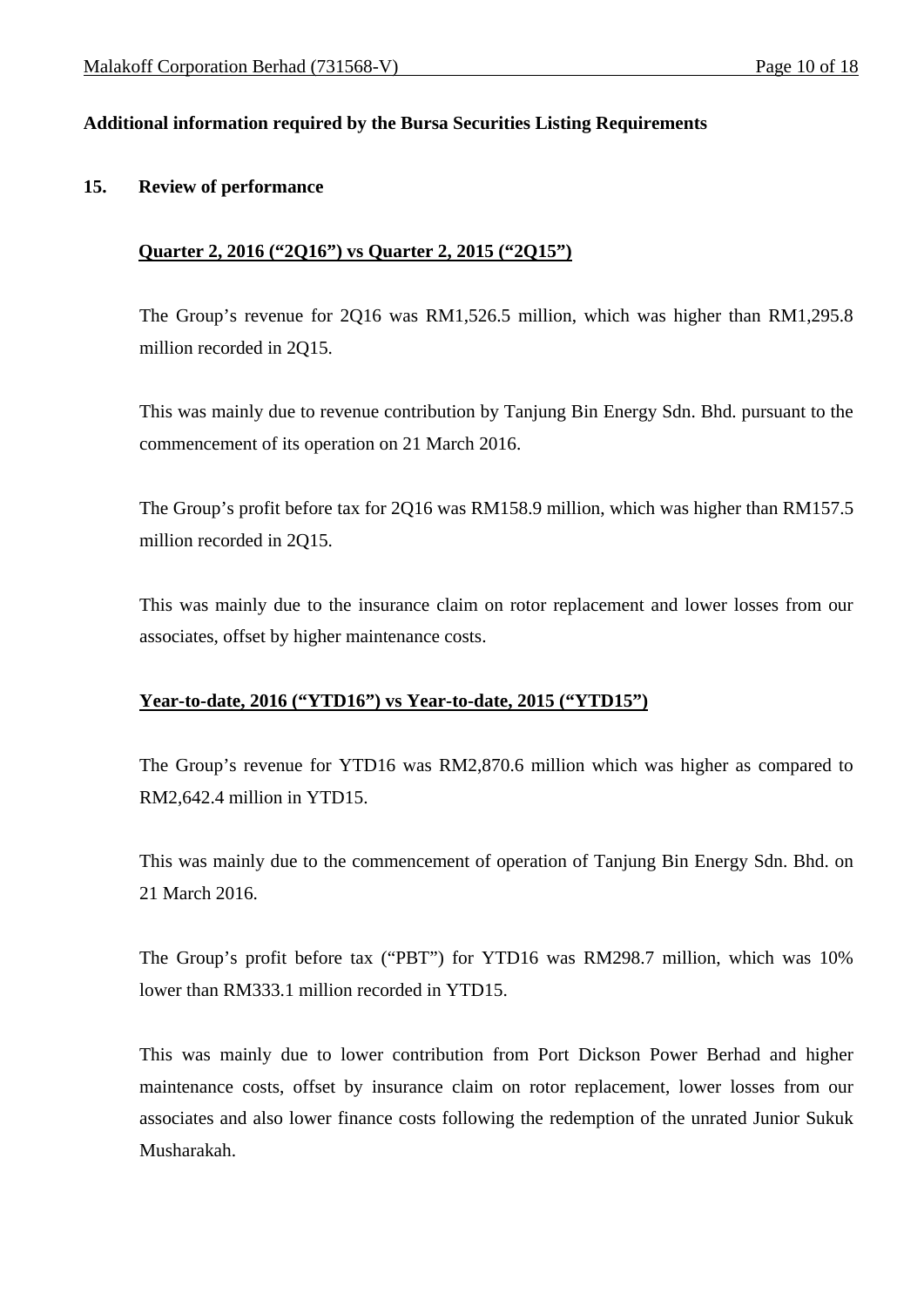### **16. Variation of results against immediate preceding quarter**

# **Quarter 2, 2016 ("2Q16") vs Quarter 1, 2016 ("1Q16")**

The Group recorded a higher profit before taxation of RM158.9 million in the current quarter compared with RM139.8 million in the preceding quarter.

This was mainly due to the insurance claim on rotor replacement and offset by higher maintenance costs.

### **17. Current prospects**

 The Directors anticipate the challenging environment to persist over the medium term and given this challenging scenario, the Group has embarked on strategic initiatives to continue to be in a position to secure growth opportunities for the future. In addition, the Group has focused on enhancing efficiencies throughout its operations and hence expects the results to remain positive for the financial year ending 31 December 2016.

#### **18. Profit before tax**

Profit before tax is stated after (crediting)/charging the following items:

|                                | 3 months<br>ended<br>30.06.16<br>RM'mil | 3 months<br>ended<br>30.06.15<br>RM'mil | <b>Cumulative</b><br>6 months<br>ended<br>30.06.16<br>RM'mil | <b>Cumulative</b><br>6 months<br>ended<br>30.06.15<br>RM'mil |
|--------------------------------|-----------------------------------------|-----------------------------------------|--------------------------------------------------------------|--------------------------------------------------------------|
| Finance income                 | (53.4)                                  | (48.3)                                  | (91.7)                                                       | (93.7)                                                       |
| Finance cost                   | 272.0                                   | 202.2                                   | 462.1                                                        | 416.6                                                        |
| Depreciation                   | 210.7                                   | 150.6                                   | 383.2                                                        | 298.5                                                        |
| Amortisation of<br>intangibles | 123.0                                   | 133.6                                   | 249.4                                                        | 267.1                                                        |
| Impairment                     |                                         |                                         |                                                              |                                                              |
| loss on trade<br>receivables   |                                         | 3.7                                     | 0.1                                                          | 7.0                                                          |
| Net foreign<br>exchange loss   | 2.2                                     | (28.2)                                  | 14.1                                                         | 0.1                                                          |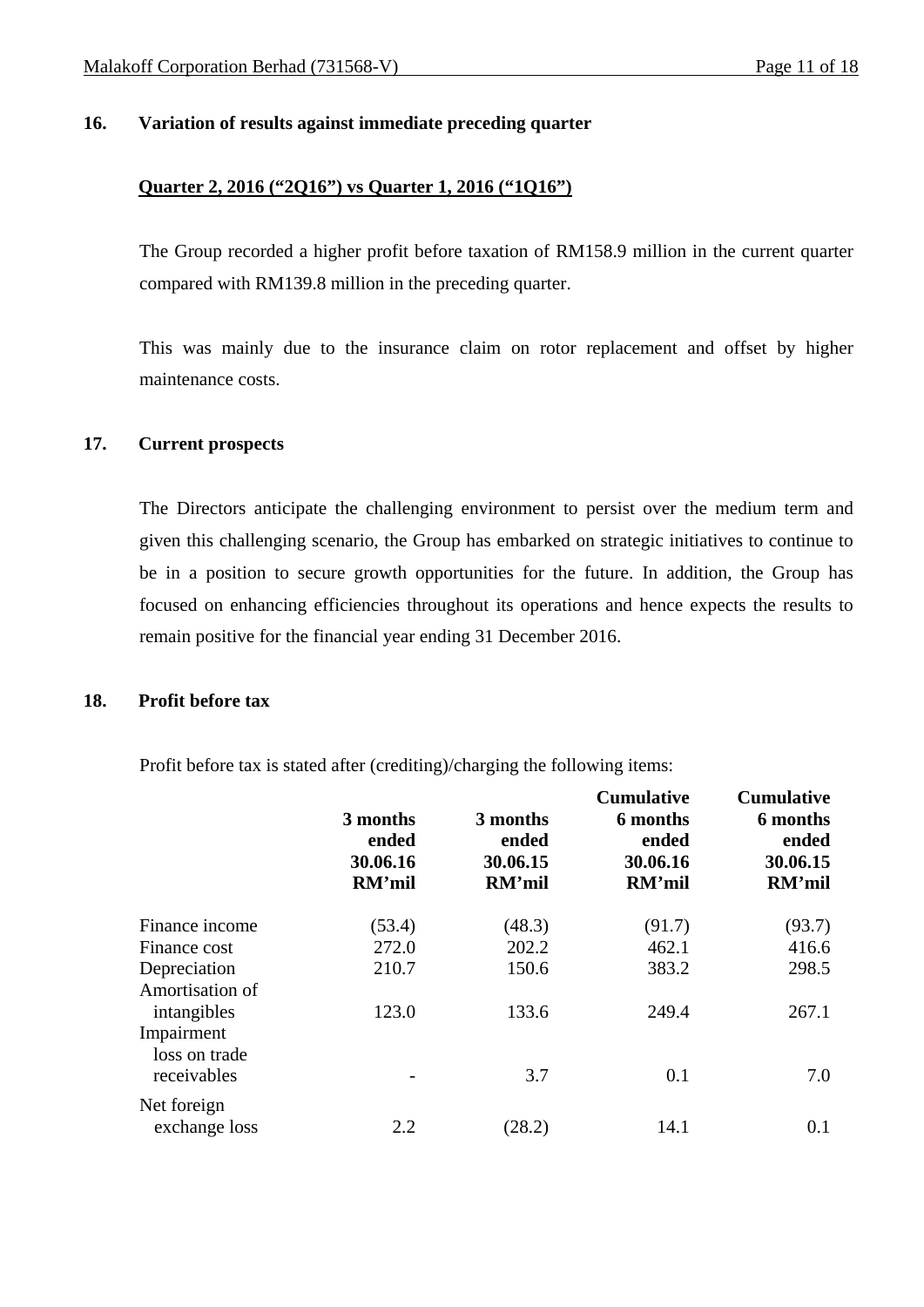## **19. Profit forecast or profit guarantee**

The Group did not issue any profit forecast or profit guarantee for the current quarter.

## **20. Tax expense**

|                      |          |          | <b>Cumulative</b> | <b>Cumulative</b> |
|----------------------|----------|----------|-------------------|-------------------|
|                      | 3 months | 3 months | 6 months          | 6 months          |
|                      | ended    | ended    | ended             | ended             |
|                      | 30.06.16 | 30.06.15 | 30.06.16          | 30.06.15          |
|                      | RM'mil   | RM'mil   | RM'mil            | RM'mil            |
| Current tax expense  | 77.7     | 65.7     | 161.8             | 100.2             |
| Deferred tax expense | (62.0)   | (5.9)    | (105.8)           | 14.2              |
|                      |          |          |                   |                   |
| Total tax expense    | 15.7     | 59.8     | 56.0              | 114.4             |

The Group's effective tax rates for the current quarter and financial period were lower than the statutory income tax rate due to the recognition of deferred tax assets on available capital allowances pursuant to commencement of Tanjung Bin Energy power plant's operation.

### **21. Status of corporate proposals announced**

There was no corporate proposal announced and not completed as at 30 June 2016.

## **22. Borrowings**

|                                       | 30.06.16<br>RM'mil | 31.12.15<br>RM'mil |
|---------------------------------------|--------------------|--------------------|
| Current                               |                    |                    |
| Secured<br>$\overline{\phantom{0}}$   | 202.3              | 723.0              |
| Unsecured<br>$\overline{\phantom{a}}$ | 1,290.1            |                    |
|                                       | 1,492.4            | 723.0              |
| Non-current                           |                    |                    |
| Secured<br>$\overline{\phantom{0}}$   | 15,708.3           | 15,268.4           |
| Unsecured                             | 104.5              | 1,356.1            |
|                                       | 15,812.8           | 16,624.5           |
|                                       | 17,305.2           | 17,347.5           |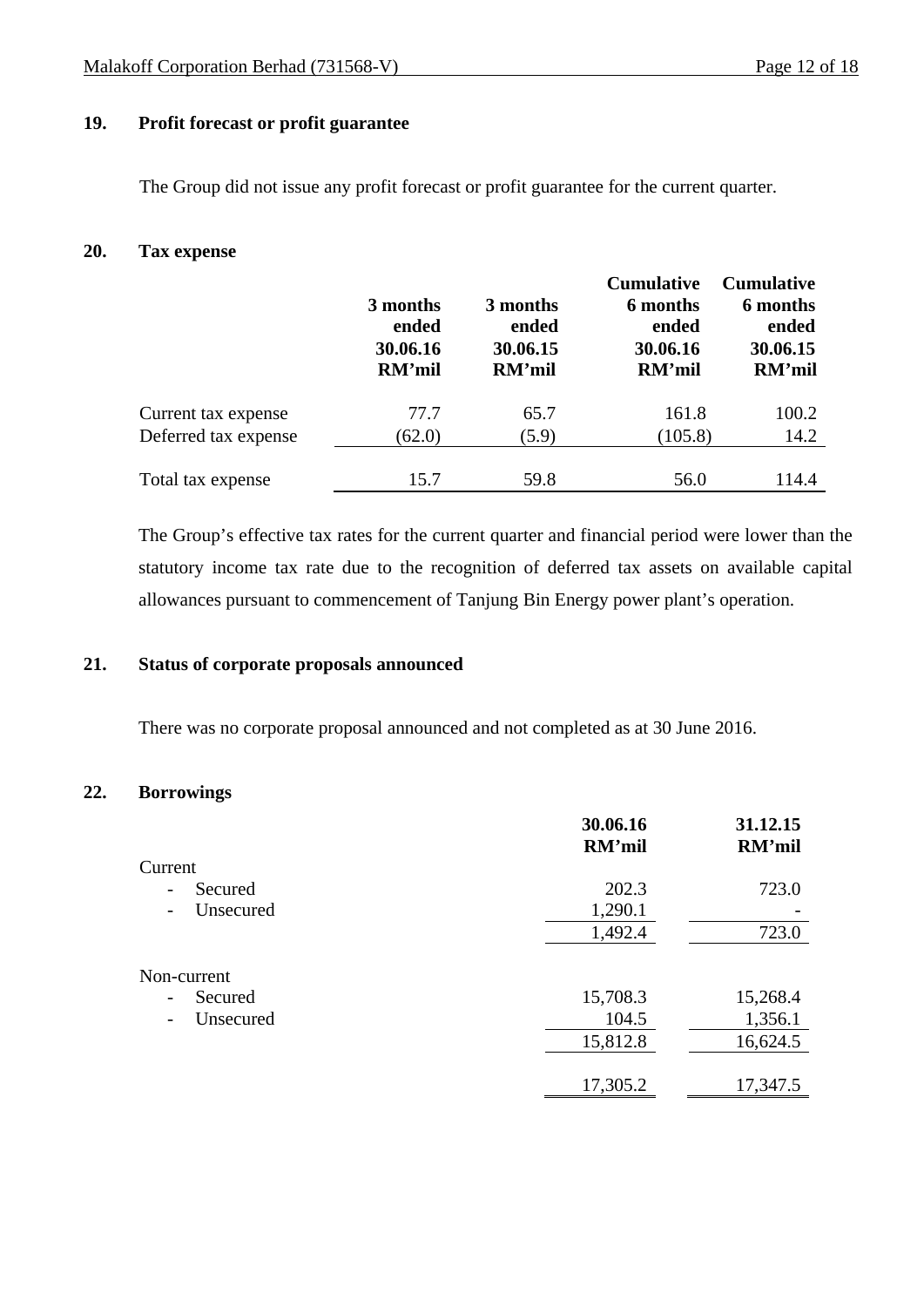The currency exposure pertaining to borrowings for the Group are as follows:-

|                                | 30.06.16<br>RM'mil | 31.12.15<br>RM'mil |
|--------------------------------|--------------------|--------------------|
| <b>Functional currency</b>     |                    |                    |
| RM<br>$\overline{\phantom{a}}$ | 15,044.0           | 14,953.3           |
| AUD<br>$\sim$                  | 1,940.1            | 2,042.6            |
| USD                            | 321.1              | 351.6              |
|                                | 17,305.2           | 17,347.5           |

## **23. Realised and unrealised profit/(losses) disclosure**

The retained profits as at 30 June 2016 is analysed as follows:-

|                                                                       | 30.06.16<br>RM'mil | 31.12.15<br>RM'mil |
|-----------------------------------------------------------------------|--------------------|--------------------|
| Total retained earnings of the Company and its<br>subsidiaries        |                    |                    |
| realised                                                              | 8,011.7            | 7,807.4            |
| unrealised                                                            | (964.3)            | (979.2)            |
|                                                                       | 7,047.4            | 6,828.2            |
| Total share of retained earnings of associates                        |                    |                    |
| realised                                                              | 127.2              | 174.9              |
| unrealised                                                            | (31.3)             | (41.1)             |
|                                                                       | 95.9               | 133.8              |
| Total share of retained earnings of equity accounted<br>joint venture |                    |                    |
| unrealised                                                            | (17.6)             | (8.7)              |
| Total retained earnings before consolidation                          |                    |                    |
| adjustments                                                           | 7,125.7            | 6,953.3            |
| Less: consolidation adjustments                                       | (6,938.3)          | (6,879.6)          |
| Total retained profit                                                 | 187.4              | 73.7               |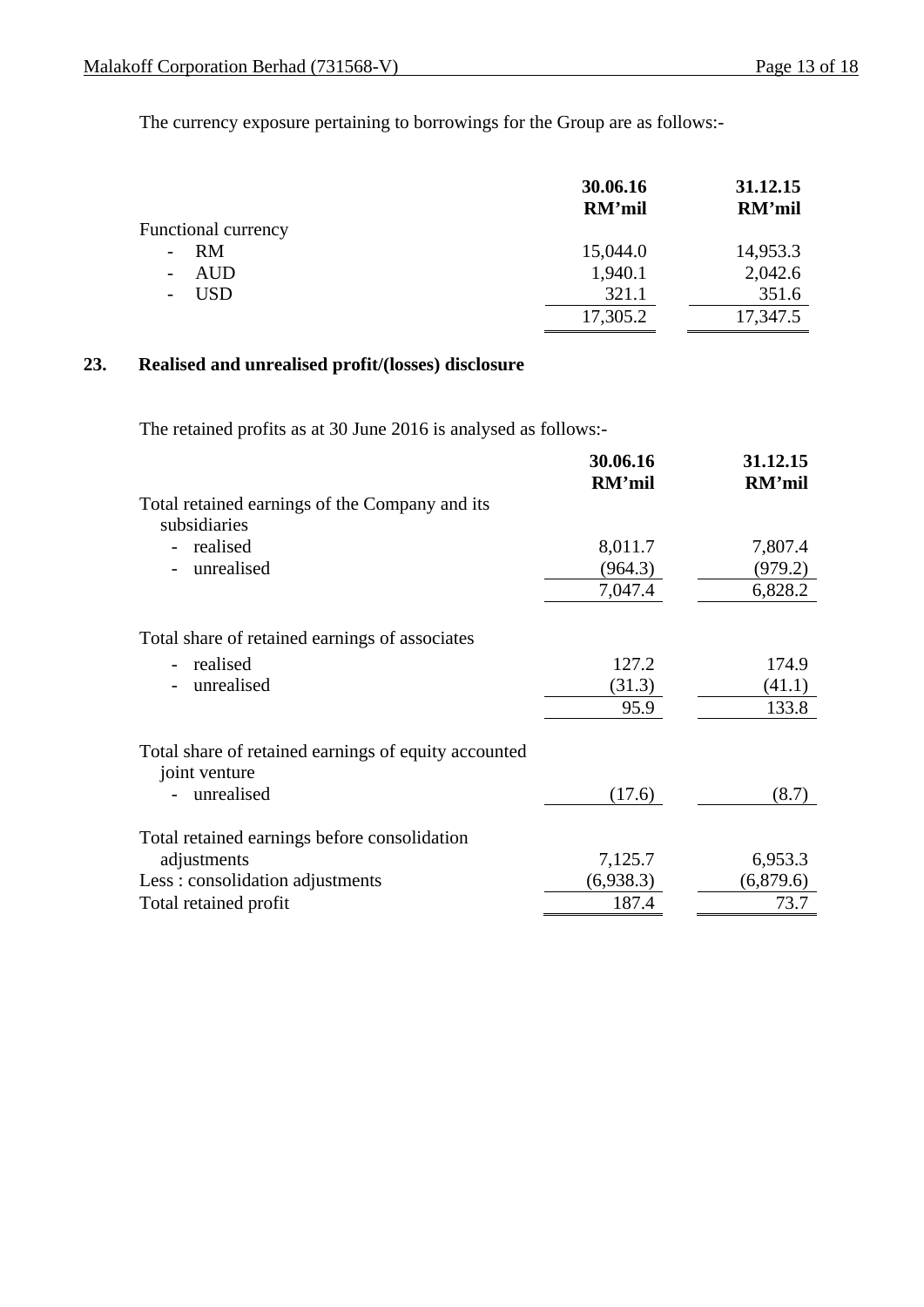#### **24. Changes in material litigation**

There was no material litigation, including the status of material litigation in respect of the Group other than the following:

*(i) Proceedings by the Public Prosecutor of Algeria against Almiyah Attilemcania SPA ("AAS")* 

During the financial year 2009, it was discovered that there was a considerable gap between the value of the delivered equipment received as per the invoices declared to the customs and the value of the milestone payments made by AAS, a joint venture of the Group, to the supplier cum contractor ("Invoice Gap"). AAS wrote to the supplier cum contractor requesting for clarifications as they are responsible to resolve tax and customs issues. The Invoice Gap however was not resolved by the supplier cum contractor and the Algerian Customs then initiated investigations.

On 4 September 2014, AAS was charged in the Court of Ghazouet ("Court") in the district of Tlemcen, Algeria, for an alleged breach of foreign exchange regulations concerning a sum of USD26.9 million. The Group holds an indirect effective interest of 35.7% in AAS via Tlemcen Desalination Investment Company SAS ("TDIC"), an indirect subsidiary of Malakoff International Limited.

The Court had on 24 December 2014 convicted AAS and had subsequently imposed a penalty of DZD3,929,038,151 (approximately RM148.3 million at the exchange rate of RM1: DZD26.5) ("Penalty"). The Group's liability arising from the Penalty, in proportion to the Group's 35.7% effective interest in AAS via TDIC, which may impact the profit of the Group, amounts to DZD1,402,666,620 (approximately RM52.9 million). The court of appeal upheld the decision and the Penalty imposed by the Court on 2 March 2016.

Notwithstanding the decision of the Court, AAS has been advised by its solicitor, Maitre Hadjer Becha, an attorney admitted to the Algerian Supreme Court, that the Penalty would not be enforced until the exhaustion of all rights to appeal by AAS in respect of the proceedings.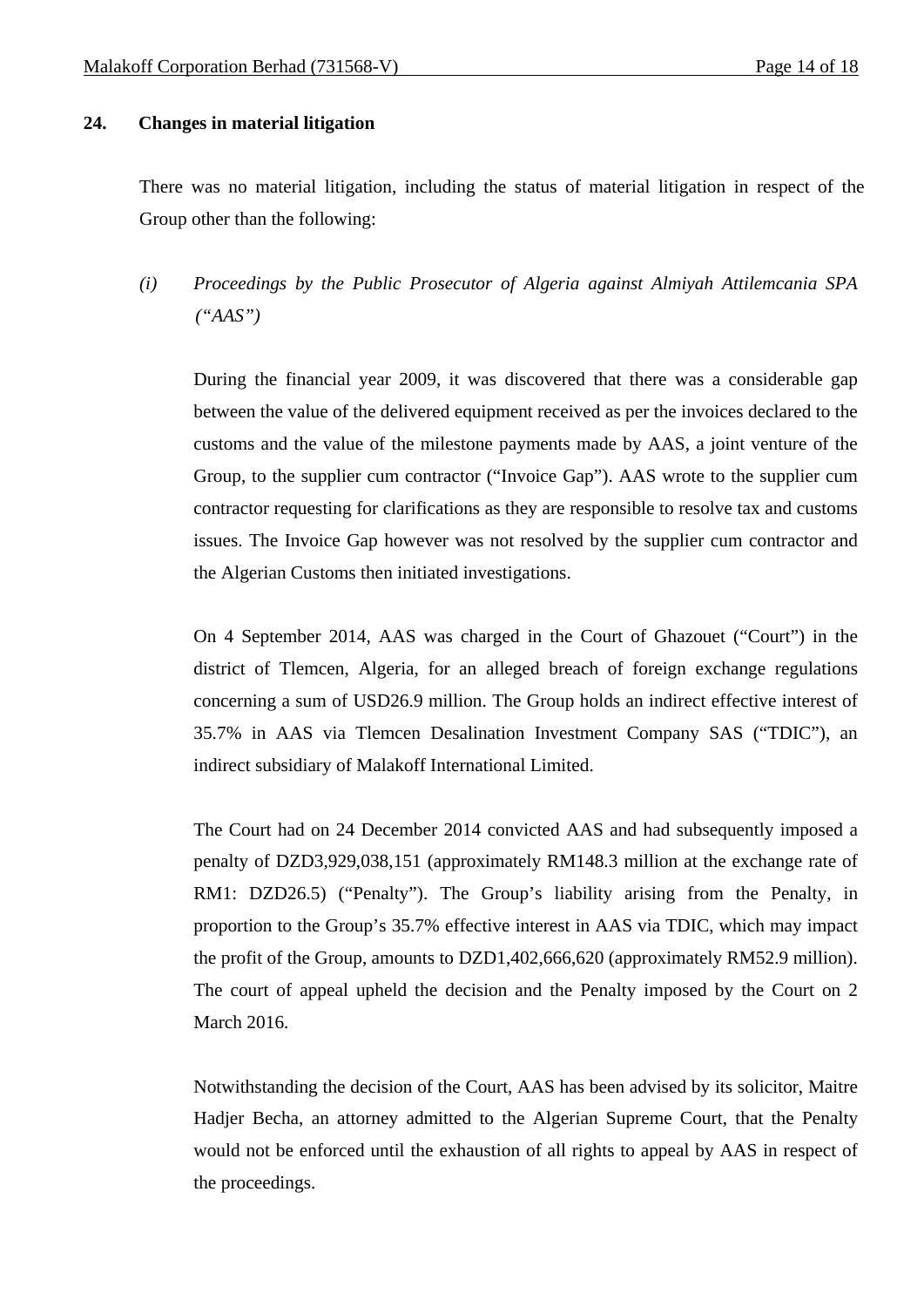AAS solicitor had filed an appeal to the Supreme Court on 17 June 2016. AAS had filed grounds of appeal on 9 August 2016.

*(ii) Request for arbitration proceedings by International Water Treatment LLC ("IWT") and Muscat City Desalination Company SAOC ("MCDC")* 

The arbitration arose pursuant to an Engineering Procurement and Commissioning ("EPC") contract dated 10 April 2014 in relation to the Al Ghubrah IWP ("Al Ghubrah EPC Contract"). Under the Al Ghubrah EPC Contract, MCDC is the owner of the works to be constructed and IWT is the contractor.

The arbitration commenced on 2 October 2014, when IWT filed a request for arbitration with the London Court of International Arbitration ("LCIA"), alleging the following claims:

- i) IWT has sought to challenge the delay liquidated damages clause under the Al Ghubrah EPC Contract ("LD Clause") on the bases that it is a "penalty", and is therefore unenforceable; and
- ii) failing MCDC's ability to provide IWT with an extension of time, IWT is entitled to complete within a reasonable period of time.

However, IWT has failed to particularise the grounds on which its claims are based in the arbitration. MCDC has filed a response to request for arbitration on 30 October 2014, defending its position as to the enforceability of the LD Clause and has required IWT to further particularise its claims. A tribunal was appointed by the LCIA on 13 February 2015 and a procedural hearing took place on 14 May 2015. A revised procedural timetable for the arbitration has been agreed and the main evidential hearing had been conducted from 24 April 2016 – 27 April 2016. The tribunal had further directed parties to submit closing statement by 12 May 2016 and reply to the closing statement by 23 May 2016, if any. The hearing had been completed on 27 April 2016 and parties had complied with the directions given by tribunal on submission of written closing. The tribunal will inform parties once decision and/or award is ready.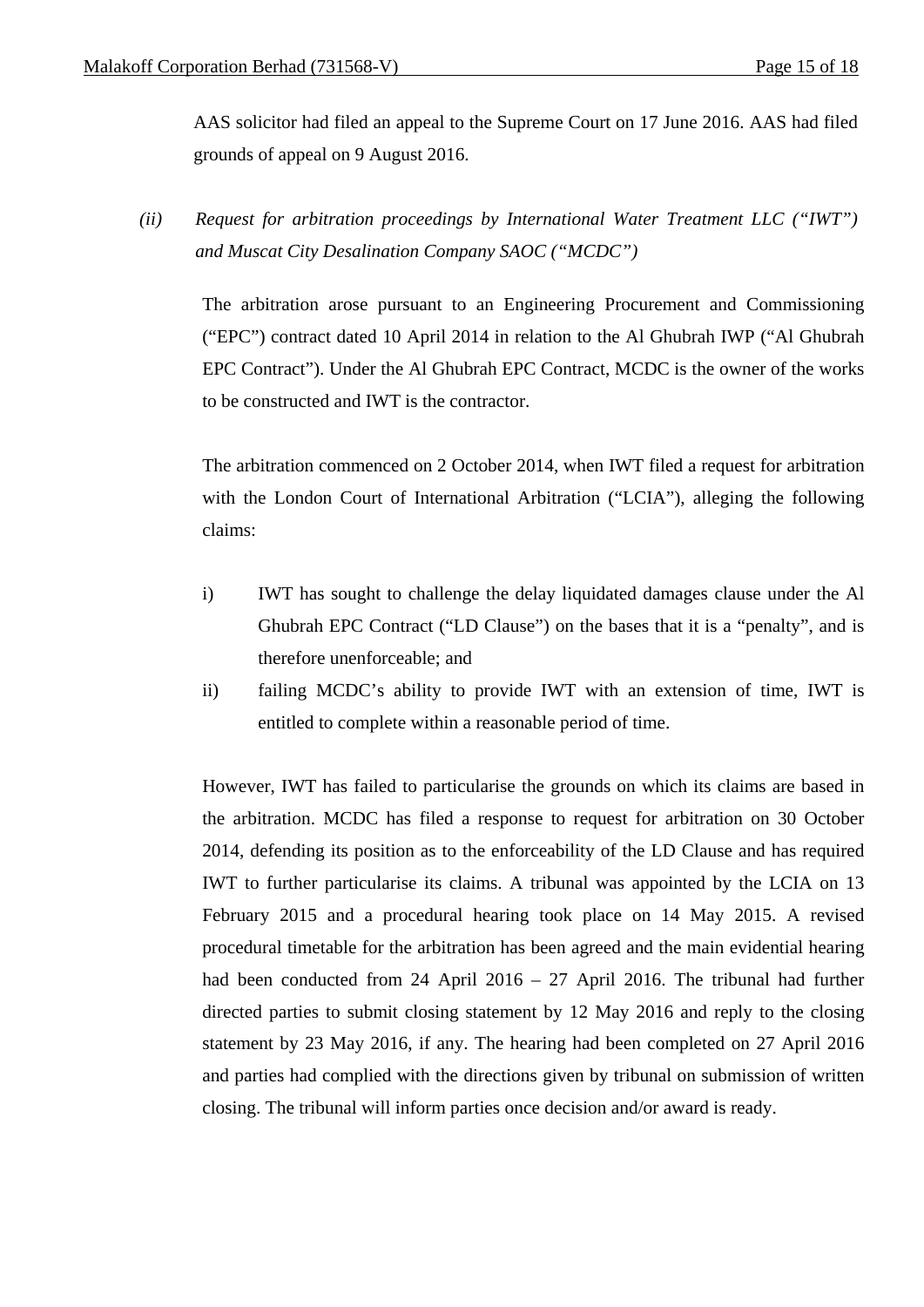*(iii) Litigation action initiated by Tanjung Bin Power Sdn Bhd ("TBP") against IHI Corporation Japan, ISHI Power Sdn Bhd and IHI Power Systems (M) Sdn Bhd* 

TBP, a subsidiary of the Malakoff Corporation Berhad, commenced proceeding before the Malaysia High Court on 2 December 2015 against the following three (3) Defendants:

- IHI Corporation Japan ("IHI")
- ISHI Power Sdn. Bhd. ("ISHI")
- IHI Power Systems (M) Sdn. Bhd. ("IPSM")

The total amount claimed is RM782,023,406 (excluding interest and costs) under 8 different heads. TBP is seeking damages from IHI, ISHI and IPSM for breaches of the duty of care, which they individually and/or collectively owed to TBP.

The claims against the separate Defendants are made under separate heads and the amounts claimed vary. The total amount claimed, though quantified as above, is estimated and therefore subject to change.

The claims includes relief sought from the court for TBP's loss and damage, including the costs of repairs and replacement, and economic losses such as in relation to available capacity payments and daily utilisation payments. TBP has also claimed for interest as well as costs.

The Defendants have entered appearances and their respective defenses. They have also each filed an application to strike out the actions against TBP. The matter came up for hearing of the striking out application on 22 July 2016. However, the court adjourned the hearing to 22 August 2016 for further hearing. The main suit is fixed for trial from 13-15 September 2016 and from 26-27 September 2016.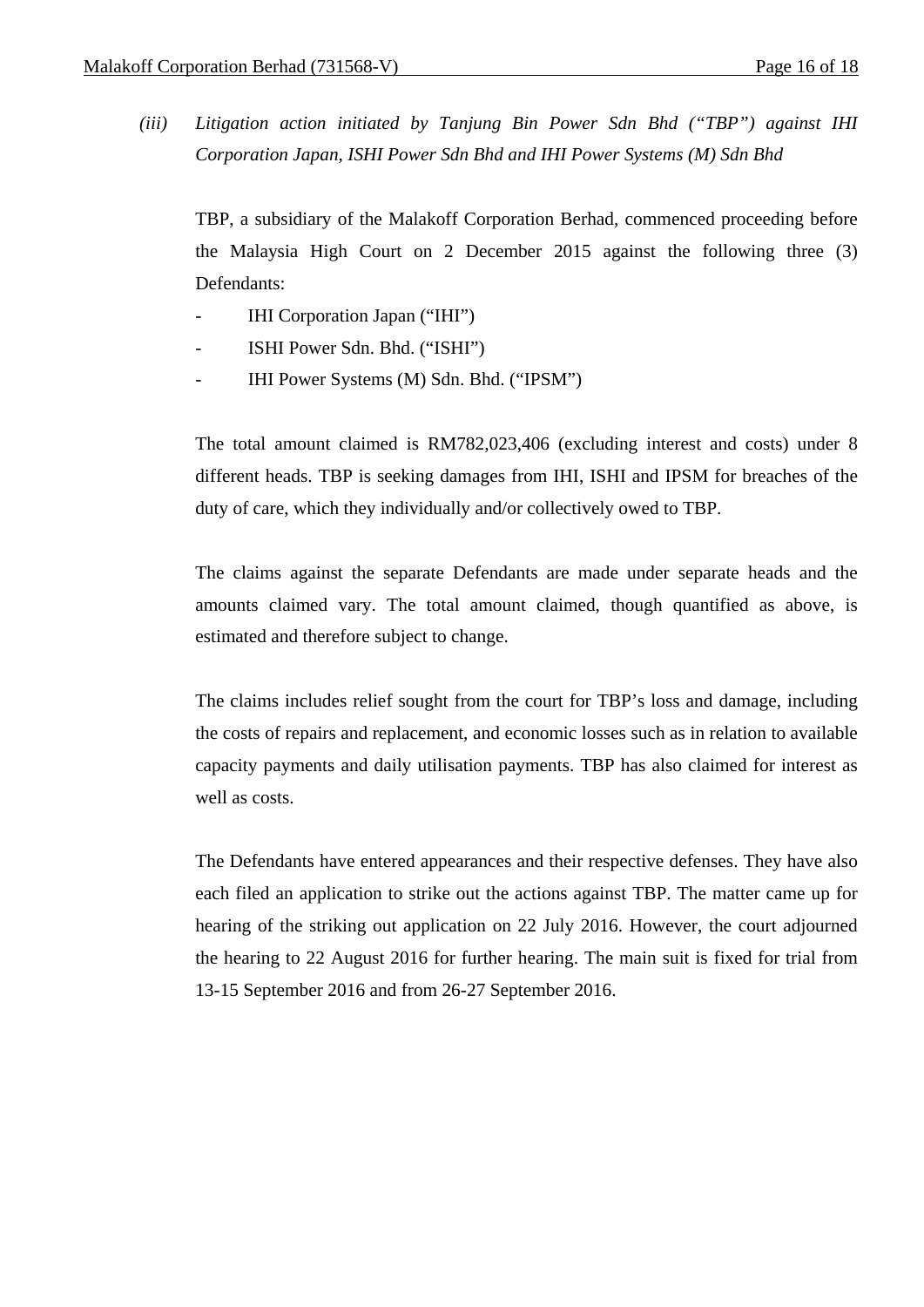## **25. Dividend Payable**

The Directors have recommended on 17 August 2016, a single-tier interim dividend of approximately 3.5 sen per ordinary shares totalling RM175,000,000 in respect of the financial year ending 31 December 2016. The interim dividend will be paid on 4 October 2016 to shareholders registered on the Company's Register of Members at the close of business on 8 September 2016.

No dividend was declared by the Directors for the corresponding quarter ended 30 June 2015.

## **26. Earnings per ordinary share**

Basic Earnings per Ordinary Share

|                                                                               | 3 months<br>ended<br>30.06.16 | 3 months<br>ended<br>30.06.15 | <b>Cumulative</b><br>6 months<br>ended<br>30.06.16 | <b>Cumulative</b><br>6 months<br>ended<br>30.06.15 |
|-------------------------------------------------------------------------------|-------------------------------|-------------------------------|----------------------------------------------------|----------------------------------------------------|
| Profit for the period<br>attributable to owners<br>of the Company<br>(RM'mil) | 129.6                         | 86.3                          | 213.7                                              | 190.2                                              |
| Weighted average<br>number of ordinary<br>shares ('mil)                       | 5,000.0                       | 4,533.3                       | 5,000.0                                            | 4,055.1                                            |
| Basic earnings per<br>ordinary share (sen)                                    | 2.59                          | 1.90                          | 4.27                                               | 4.69                                               |
| Diluted Earnings per Ordinary Share                                           |                               |                               |                                                    |                                                    |
| Profit for the period<br>attributable to owners<br>of the Company<br>(RM'mil) | 129.6                         | 86.3                          | 213.7                                              | 190.2                                              |
| Weighted average<br>number of ordinary<br>shares ('mil)                       | 5,000.0                       | 4,533.3                       | 5,000.0                                            | 4,265.2                                            |
| Diluted earnings per<br>ordinary share (sen)                                  | 2.59                          | 1.90                          | 4.27                                               | 4.46                                               |